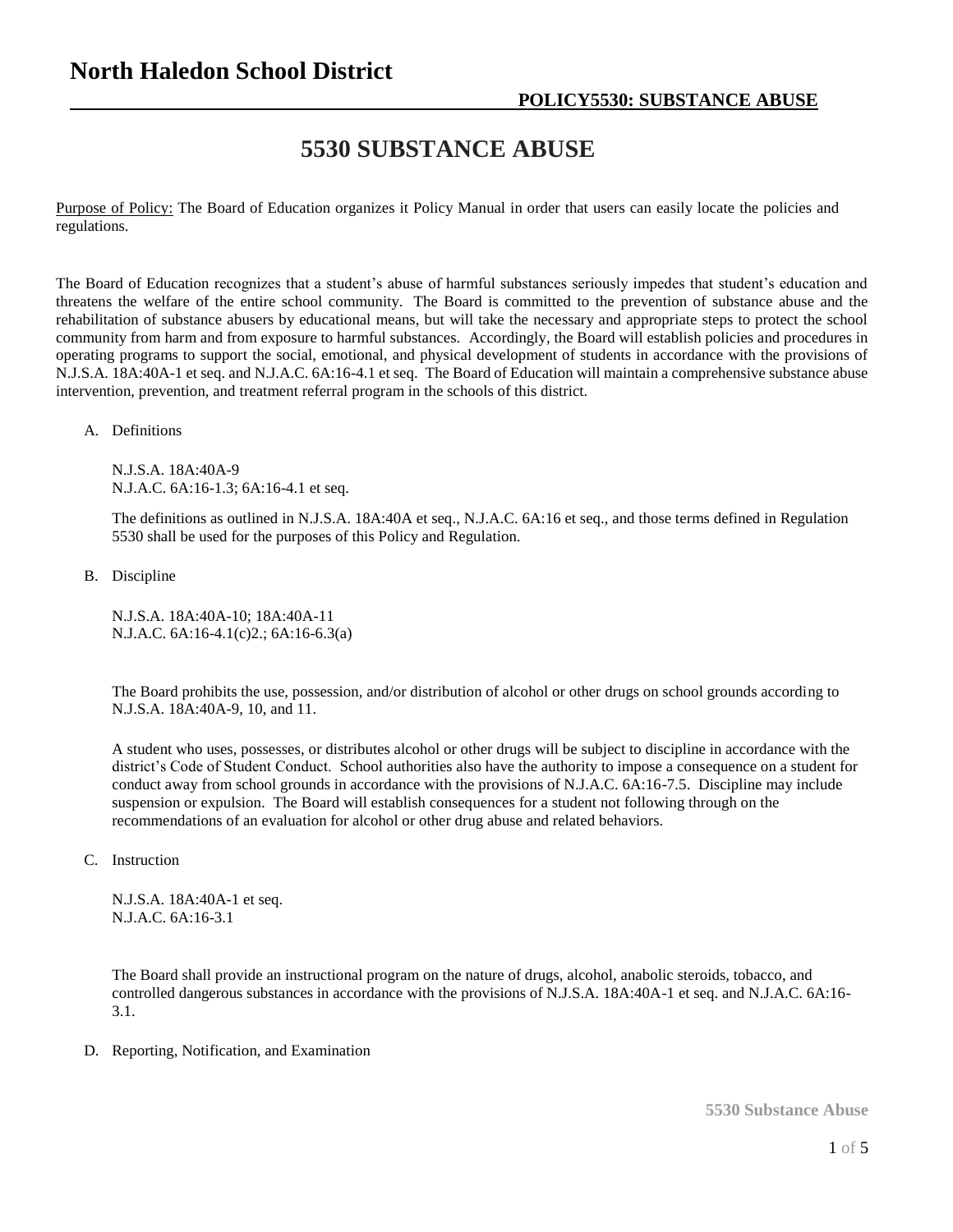N.J.S.A. 18A:40A-11 through 18A:40A-17 N.J.A.C. 6A:16-3.1; 6A:16-4.1; 6A:16-4.2; 6A:16-4.3

- 1. Alcohol or Other Drugs
	- a. Any educational staff member or other professional to whom it appears that a student may be currently under the influence of alcohol or other drugs as identified in N.J.S.A. 18A:40A-9 and N.J.A.C. 6A:16- 4.1(a), on school grounds shall report the matter in accordance with N.J.A.C. 6A:16-4.3(a)1.
	- b. An immediate medical examination shall be conducted and a written report of the medical evaluation shall be furnished to the parent of the student, the Principal, and the Superintendent in accordance with N.J.A.C. 6A:16-4.3(a)2 through 4.3(a)8.
	- c. If the written report of the medical examination is not provided within twenty-four hours of the referral of the student, the student shall be allowed to return to school until such time as a positive determination of alcohol or other drug use is received from the examining physician, unless the student was also removed for violating the Code of Student Conduct.
	- d. If the written report of the medical evaluation verifies that alcohol or other drugs do not interfere with the student's physical or mental ability to perform in school, the student shall be immediately returned to school. If there is a positive determination from the medical examination indicating the student's alcohol or other drug use interferes with his or her physical or mental ability to perform in school, the student shall be returned to the care of the parent as soon as possible. Attendance at school shall not resume until a written report has been submitted to the parent, Principal, and Superintendent from a physician licensed to practice medicine or osteopathy who has examined the student that verifies the student's alcohol or other drug use no longer interferes with his or her physical and mental ability to perform in school.
	- e. Removal of a student with a disability shall be in accordance with N.J.A.C. 6A:14.
	- f. While a student is at home because of the medical evaluation or after the student returns to school, an appropriately certified school staff member(s) will conduct an alcohol and other drug assessment of the student and a reasonable investigation of the situation and may initiate referral alcohol or other drug abuse treatment in accordance with N.J.A.C.  $6A:16-4.3(a)12$ ,  $4.3(a)13$ , and  $4.3(a)14$
	- g. Disclosure to law enforcement authorities of the identity of a student in instances of alcohol and other drugs shall be in accordance with the requirements of N.J.A.C. 6A:16-4.3(a)3.
	- h. The Board may provide additional intervention and referral services for the student according to the requirements of N.J.S.A. 18A:40A-10 and N.J.A.C. 6A:16-8.
- 2. Anabolic Steroids
	- a. Whenever any teaching staff member, certified or non-certified school nurse, or other educational personnel has reason to believe a student has used or may be using anabolic steroids, the person shall report the matter in accordance with N.J.A.C. 6A:16-4.3(b)1.
	- b. The Principal or designee upon receiving such report shall immediately notify the parent and Superintendent and shall arrange for an examination of the student as soon as possible to determine whether the student has been using anabolic steroids in accordance with N.J.A.C. 6A:16-4.3(b)2.
	- c. Disclosure to law enforcement authorities of the identity of students in instances of anabolic steroids shall be in accordance with the requirements of N.J.A.C. 6A:16-4.3(b)3.
	- d. A written report of the examination shall be provided by the examining physician to the parent, Principal, and Superintendent.
	- e. If it is determined the student has used anabolic steroids, an appropriately certified school staff member(s) shall interview the student and others to determine the extent of the student's involvement with and use of anabolic steroids and the possible need for referral for treatment in accordance with N.J.A.C. 6A:16-4.3(b)5.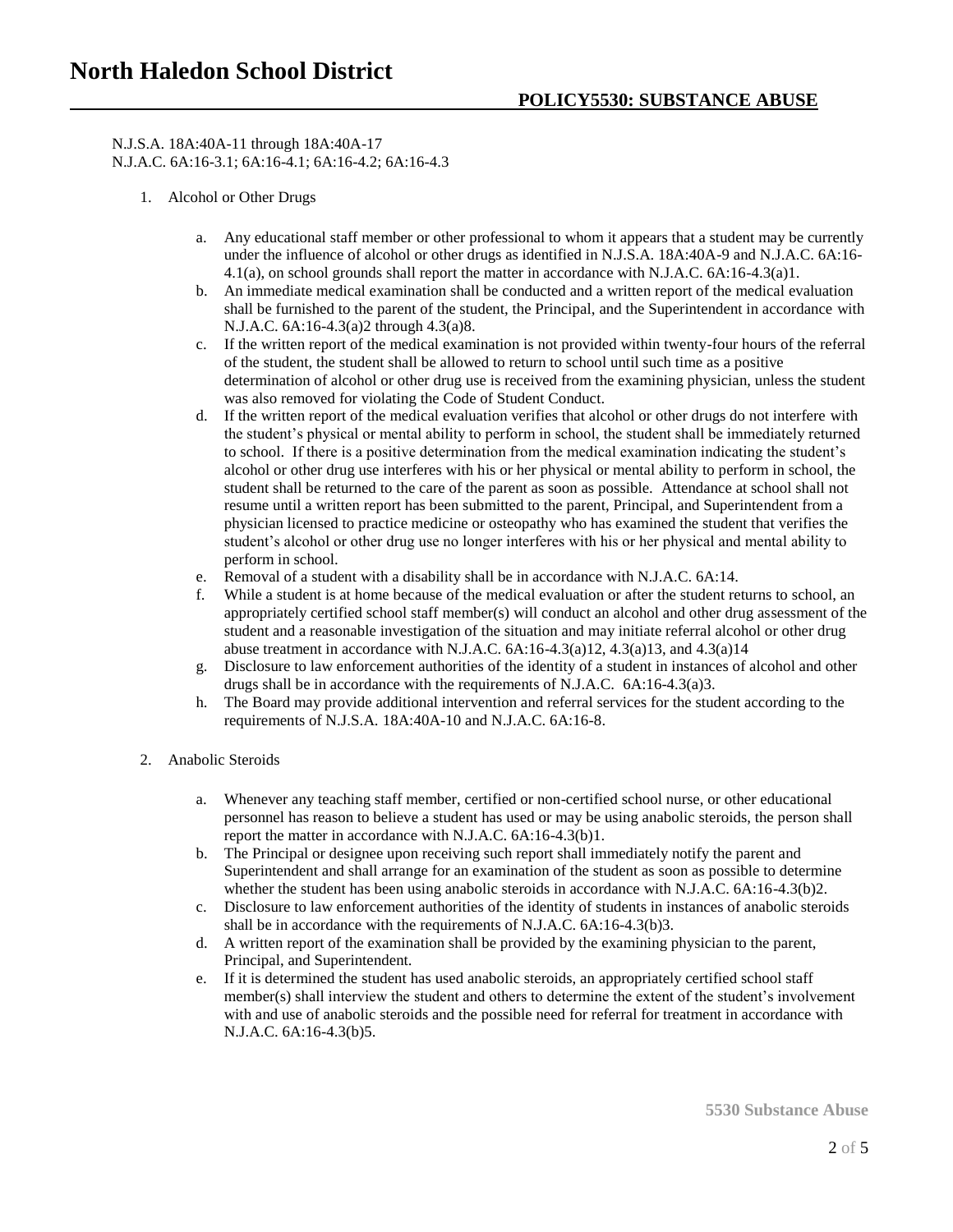- f. If the results of a referral for evaluation have positively determined the student's involvement with and use of anabolic steroids represents a danger to the student's health and well-being, an appropriately certified school staff member(s) shall initiate a referral for treatment to agencies and/or private practitioners as outlined in N.J.A.C. 6A:16-4.3(b)6.
- 3. A school employee who seizes or discovers alcohol or other drugs, or an item believed to be a controlled dangerous substance, including anabolic steroids, or drug paraphernalia, shall comply with the provisions of N.J.A.C. 6A:16-6.4.
- 4. The Board will provide intervention, referral for evaluation, and referral for treatment services to those students that are affected by alcohol or other drug use in accordance with the provisions of N.J.A.C. 6A:16-4.1(c)7.
- 5. Refusal or failure by a parent to comply with the provisions of N.J.S.A. 18A:40A-12 and N.J.A.C. 6A:16-4.3 shall be treated as a policy violation of the Compulsory Education Act, pursuant to N.J.S.A. 18A:38-25 and 31, and child neglect laws, pursuant to N.J.S.A. 9:6-1 et seq. and N.J.A.C. 6A:16-11.
- 6. Refusal or failure of a student to comply with the provisions of N.J.S.A. 18A:40A-12 and N.J.A.C. 6A:16-4.3 shall be treated by the school district as a policy violation and handled in accordance with N.J.A.C. 6A:16- 4.1(c)2.
- E. In-Service Training

#### N.J.S.A. 18A:40A-15

The Board directs the Superintendent to develop a program of in-service training for all teaching staff members involved in the instruction of students in accordance with the provisions of N.J.S.A. 18A:40A-15. The Board will provide time for the conduct of the program during the usual school schedule. The in-service training program required in N.J.S.A. 18A:40A-15 shall be updated at regular intervals in order to ensure teaching staff members have the most current information available on this subject.

F. Parent Training Program/Outreach Program

N.J.S.A. 18A:40A-16; 18A:40A-17 N.J.A.C. 6A:16-4.1(c)8

The Board will provide a parent training program/outreach program in accordance with the provisions of N.J.S.A. 18A:40A-16 and 17.

G. Records and Confidentiality of Records

42 CFR Part 2 N.J.S.A. 18A:40A-7.1; 18A:40A-7.2 N.J.A.C. 6A:16-3.2; 6A:32-7.1 et seq.

Notations concerning a student's involvement with substances may be entered on his/her records, subject to N.J.A.C. 6A:32-7.1 et seq. and Policy 8330 regarding confidentiality. Information concerning a student's involvement in a school intervention or treatment program for alcohol or other drug abuse shall be kept strictly confidential according to 42 CFR Part 2, N.J.S.A. 18A:40A-7.1 and 7.2, N.J.A.C. 6A:16-3.2, and N.J.A.C. 6A:16-6.5.

If an elementary or secondary student who is participating in a school-based drug or alcohol abuse counseling program provides information during the course of a counseling session in that program which indicates that the student's parent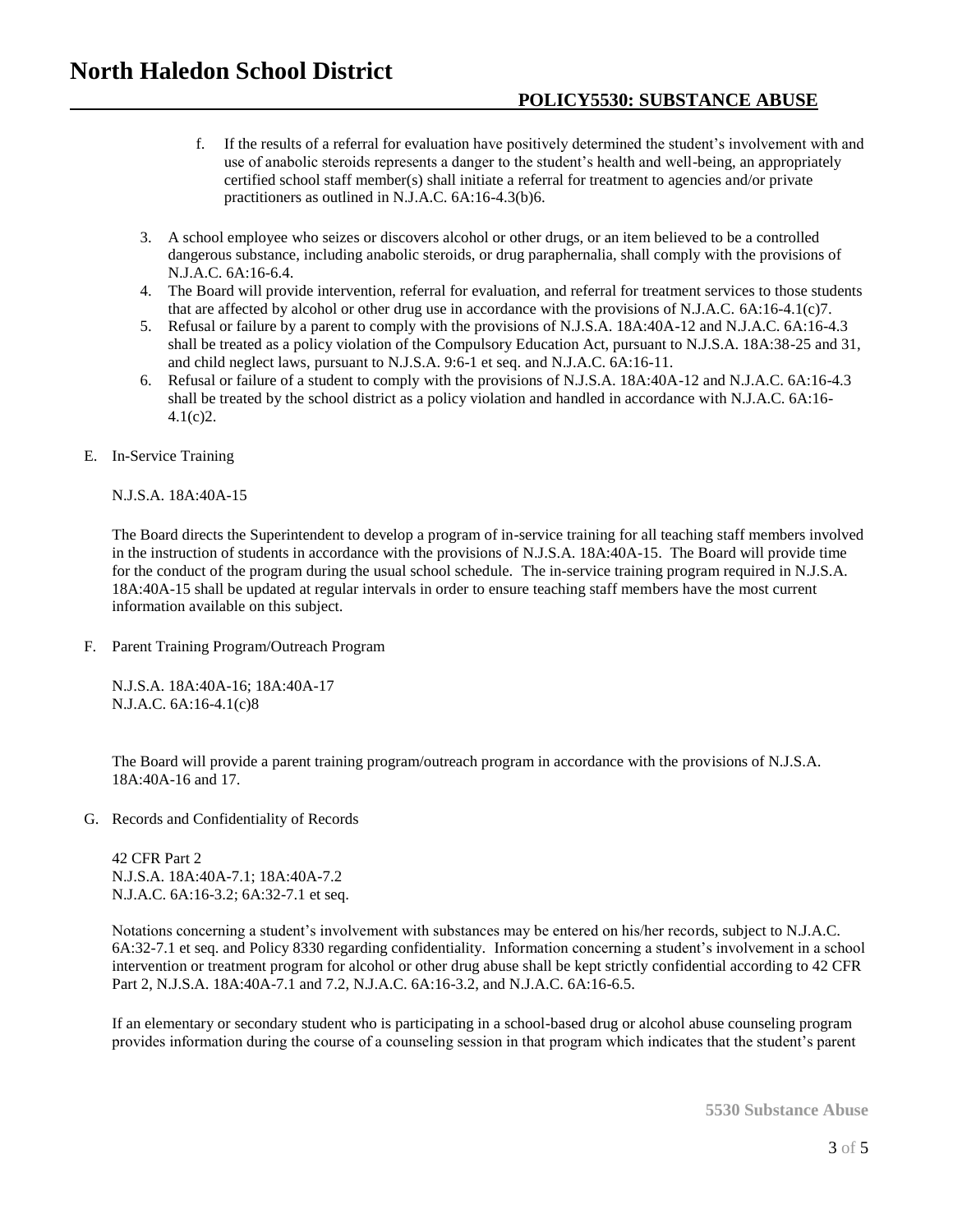### **North Haledon School District**

### **POLICY5530: SUBSTANCE ABUSE**

or other person residing in the student's household is dependent upon or illegally using a substance as that term is defined in N.J.S.A. 18A:40A-9, that information shall be kept confidential and may be disclosed only in accordance with N.J.S.A. 18A:40A-7.1 and N.J.A.C. 6A:16-3.2.

H. Nonpublic School Students

N.J.S.A. 18A:40A-5; 18A:40A-17(c)

The Board has the power and duty to loan to students attending nonpublic schools located in this district and to the parents of such students all educational materials on the nature and effects of drugs, alcohol, anabolic steroids, tobacco, and controlled dangerous substances developed and made available by the Commissioner of Education. The Board shall not be required to expend funds for the loan of these materials.

I. Civil Immunity

N.J.S.A. 18A:40A-13; 18A:40A-14 N.J.A.C. 6A:16-4.3(c)

No action of any kind in any court of competent jurisdiction shall lie against any employee, officer, or agent of the Board because of actions taken under the education statutes on substance abuse, N.J.S.A. 18A:40A-1 et seq., provided the skill and care given is that ordinarily required and exercised by other such employees, officers, and agents of the Board in accordance with the provisions of N.J.S.A. 18A:40A-13.

Any educational or non-educational Board employee who in good faith reports a student to the Principal or designee in compliance with N.J.A.C. 6A:16-4.3 shall not be liable in civil damages as a result of making such a report, as specified in N.J.S.A. 18A:40A-13 and 14.

J. Reporting Students to Law Enforcement Authorities

N.J.A.C. 6A:16-4.1; 6A:16-6.3

The Superintendent or designee shall disclose to law enforcement authorities the identity of a student reasonably believed to be in possession of a controlled dangerous substance, including anabolic steroids, or related paraphernalia or involved or implicated in distribution activities regarding controlled dangerous substances, including anabolic steroids pursuant to N.J.A.C. 6A:16-4.1(c)9. The Superintendent or designee shall not disclose the identity of the student who has voluntarily sought and participated in an appropriate treatment or counseling program for an alcohol or other drug abuse problem provided the student is not reasonably believed to be involved or implicated in drug-distribution activities.

The Superintendent or designee may disclose to law enforcement authorities the identity of a student suspected to be under the influence of alcohol and/or other drugs, pursuant to N.J.A.C. 6A:16-4.1(c)9.i. Law enforcement authorities shall not be notified of the findings if a student's alcohol or other drug test was obtained as a result of a district's voluntary random drug testing program pursuant to N.J.S.A. 18A:40A-22 et seq. and N.J.A.C. 6A:16-4.4.

K. Policy Review and Accessibility

N.J.S.A. 18A:40A-10; 18A:40A-11 N.J.A.C. 6A:16-4.2(a) and (b)